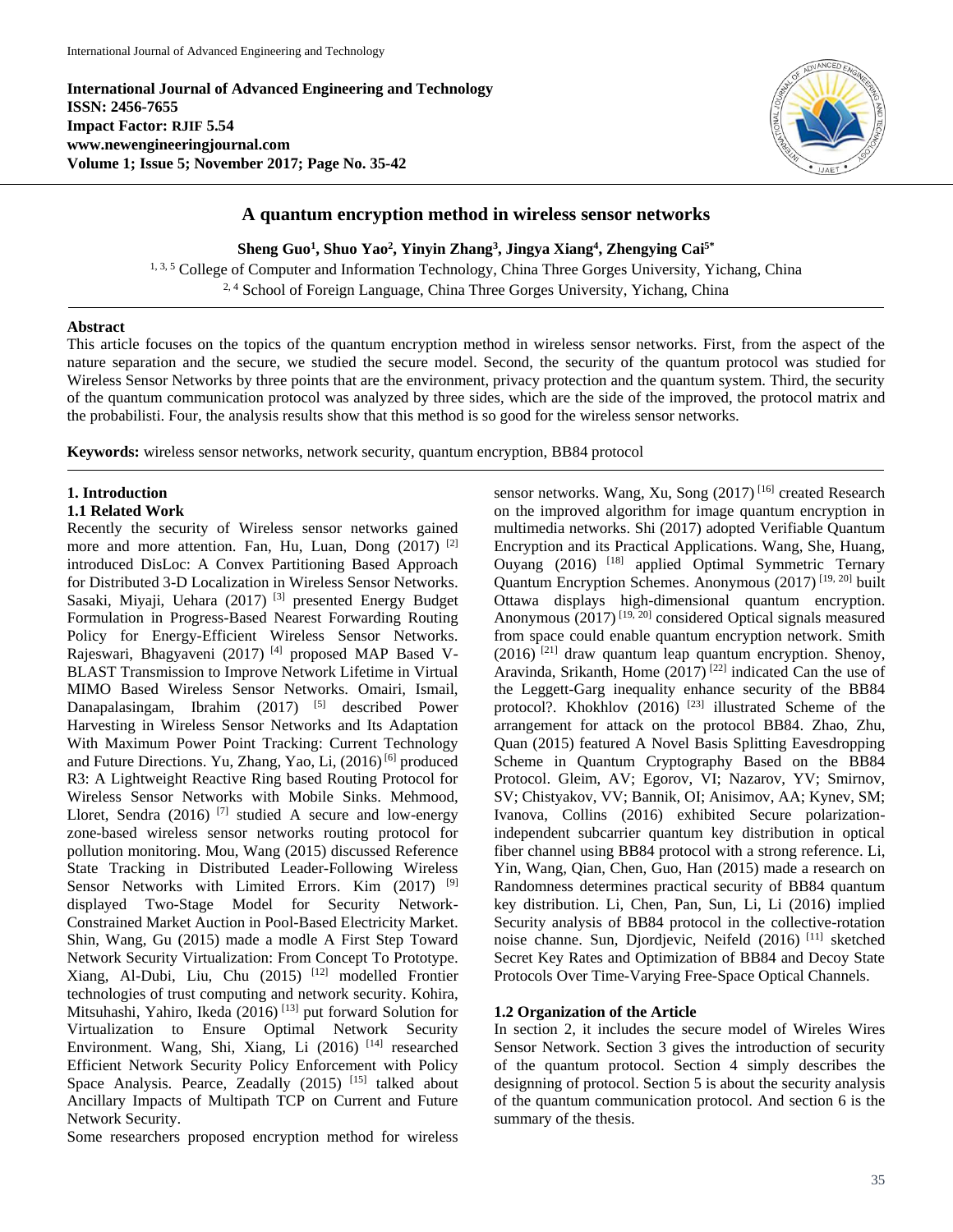### **2. The Secure Model of Wireles Wires Sensor Network**

To consider classical registers as a special case of quantum registers is useful in a few situations. Denote by  $\ket{\hat{\mu}}^M$ ,  $\hat{\mu} \in \hat{M}$ , the associated orthogonal states.  $H^M$  is used to denote the state space for the classical part. The initial random state is  $|\hat{\mu}\rangle^M |\Psi(\hat{\mu})\rangle$  with probability  $\rho(\hat{\mu})$ . And

 $P$  is denoted the associated density matrix. The POVM that returns  $(\hat{\mu}, \hat{\lambda})$  is  $E_{\hat{\nu}} = P_{\hat{\mu}} E_{\hat{\lambda}|\hat{\mu}}$  where  $P_{\hat{\mu}}$  is the projection on the state  $\ket{\hat{\mu}}^{\text{M}}$  . Before all, we have

$$
\rho(\hat{\nu}) = Tr(\mathbf{E}_{\hat{\nu}} p) = \rho(\hat{\mu}) \langle \Psi(\hat{\mu}) | \mathbf{E}_{\hat{\lambda}|\hat{\mu}} | \Psi(\hat{\mu}) \rangle,
$$

which is corresponding with (1). In the proof, the extended operator formalism will be only needed to use the simple rule  $E_{\nu} = \sum_{\nu | \kappa(\nu) = \kappa} E_{\nu}$ , which is valid for any deterministic function K of  $v = (\mu, \lambda)$ . This rule will be used in a context where  $E_{\nu}$  is not used to compute a probability. In such a

context, without the extended operator formalism, it is hard to explain this rule, at least from the point of view of author.

Nevertheless, using the extended operator formalism at every step is not expected.

**PROPOSITION** 3. Suppose  $v = (\mu, \lambda)$  be a view on  $\hat{v}$  that *abides by C1 and C2. The POVM on*  $H^{\mathcal{Q}} \otimes H^M$  *linked* with  $\boldsymbol{\nu} = (\mu, \lambda)$  is  $\boldsymbol{\mathrm{E}}_{\nu} = \boldsymbol{\mathrm{E}}_{(\mu, \lambda)} = \boldsymbol{\mathrm{P}}_{\mu | \lambda} \boldsymbol{\mathrm{E}}_{\lambda | \mu}$ *where*

$$
\mathbf{P}_{\mu|\lambda} = \sum_{\hat{\mu}|\mu(\hat{\mu},\hat{\lambda})=\mu} \mathbf{P}_{\hat{\mu}}
$$

PROOF. Based on condition C1, there is

$$
E_{\nu} = E_{(\mu,\lambda)} = \sum_{\hat{\mu}|\mu(\hat{\mu},\hat{\lambda})=\mu} \sum_{\hat{\lambda}|\lambda(\hat{\mu},\hat{\lambda})=\lambda} P_{\hat{\mu}} E_{\hat{\lambda}|\hat{\mu}}
$$

$$
= \sum_{\hat{\mu}|\mu(\hat{\mu},\hat{\lambda})=\mu} P_{\hat{\mu}} \sum_{\hat{\lambda}|\lambda(\hat{\mu},\hat{\lambda})=\lambda} E_{\hat{\lambda}|\hat{\mu}}
$$

Based on condition C2, there is

$$
E_\nu = \mathop{\Sigma}\limits_{\hat\mu\mid\mu(\hat\mu,\hat\lambda)=\mu} P_{\hat\mu} E_{\lambda\mid\mu} = P_{\mu\mid\lambda} E_{\lambda\mid\mu}\,.
$$

This is the end of the proof.

Let M and M' be any two operators on  $H^Q$ . To make the next equation sufficiently general for the purpose, these operators are needed. In the proof, the following equation will be helpful to pass from the standard to the extended operator formalism.

$$
Tr(\mathbf{E}_{v} M p M') = Tr(\mathbf{P}_{\mu | \lambda} \mathbf{E}_{\lambda | \mu} M p M')
$$
  
=  $\rho(\mu : \lambda) Tr_{Q}(\mathbf{E}_{\lambda | \mu} M p_{\mu | \lambda} M')$  (5)

The second equality contains the main content of this rule, and the first equality is a direct result of Proposition 3. In the special case  $M = M' = I_E$ , for  $Tr(E_p p) = \rho(v)$ , in essence, the rule is Proposition 2. In Proposition 2, the condition  $\mu(\hat{\mu}, \lambda) = \mu$  restricts the sum over  $\hat{\mu}$  in the definition of  $p_{\mu|\lambda}$ . This restriction is performed via the projection  $P_{\mu | \lambda}$  on  $P$  in the extended operator formalism, which is the basic point of formula (5). And the factor  $\rho(\mu : \lambda)$  is added (in the nonextended formalism) to make good for the fact that  $p_{\mu|\lambda}$  is normalized.

**PROOF OF FORMULA** (5). Note that  $Tr = Tr_Q Tr_M$ , in other words, the trace operation  $Tr$  is equivalent to a partial trace over  $H^M$  followed by a trace over  $H^Q$ . The operators  $E_{\lambda|\mu}$ , *M* and *M'* exchange with  $Tr_M$  and  $P_{\mu|\lambda}$ since the former operator on  $H^{\mathcal{Q}}$  while the latter operate on  $H^M$ . Hence, acting on the left-hand-side,  $P_{\mu\not| \lambda}$  and  $Tr_M$  can be first performed. If p is expanded as a sum over  $\hat{\mu}$ , what can be obtained is that the restriction on  $\hat{\mu}$  coming with the projection  $P_{\mu\lambda}$  (the same restriction as in Proposition 2) followed by the partial trace  $Tr_{\rm M}$ maps  $\rho$ into  $\rho(\mu : \lambda)$   $p_{\mu|\lambda}$ . For the fact that  $p_{\mu|\lambda}$  is renormalized, the factor  $\rho(\mu : \lambda)$  being needed to make good. After taking  $\rho(\mu : \lambda)$  in evidence, there leaves with the right-hand side. 3 Security of quantum protocol

Suppose that Alice transmits some classic binary string  $\pi \in \{0,1\}^N$  to Bob over a channel, either quantum or classical. Let  $\Omega \subseteq \{1 \dots N\}$  be any subset of the positions. In short, with the exception of a small probability of error,  $\Omega$  is the set of positions t where Bob's bit  $\varepsilon[t]$  and Alice's bit  $\pi[t]$  are presumed identical. In quantum protocols, there is a typical situation that Alice and Bob need to be indicated that the number of errors is small in some subset  $E \subseteq \Omega$ and yet they cannot perform a test on  $E$  for the bits in  $E$  must keep private. For solving this problem, they pick two random subsets  $\Gamma$  and  $\Gamma$ , so that the bits in  $\Gamma$  can be used for a test while at the same time the bits in  $E$  keep private. Every position  $t \in \Omega$  is added either in T (initially empty) with probability  $\rho_{\rm T}$ , or in E (initially empty) with probability  $\rho_{\rm E}$ , or is ignored with probability  $1 - \rho_{\rm T} - \rho_{\rm E}$ . (In the protocol, the case  $\rho_{\rm T} + \rho_{\rm E} = 1$  will be addressed, but here is a bit more general.)

LEMMA 2. Consider some positions  $\Omega$  and a set of errors  $\zeta$  on  $\Omega$ . (In the above situation, the string e is  $\pi[\Omega]\oplus \varepsilon[\Omega]$ .) Suppose T and E be two random subsets of D, so that every position  $\iota \in \Omega$  is in T with probability  $\rho_{\tau}$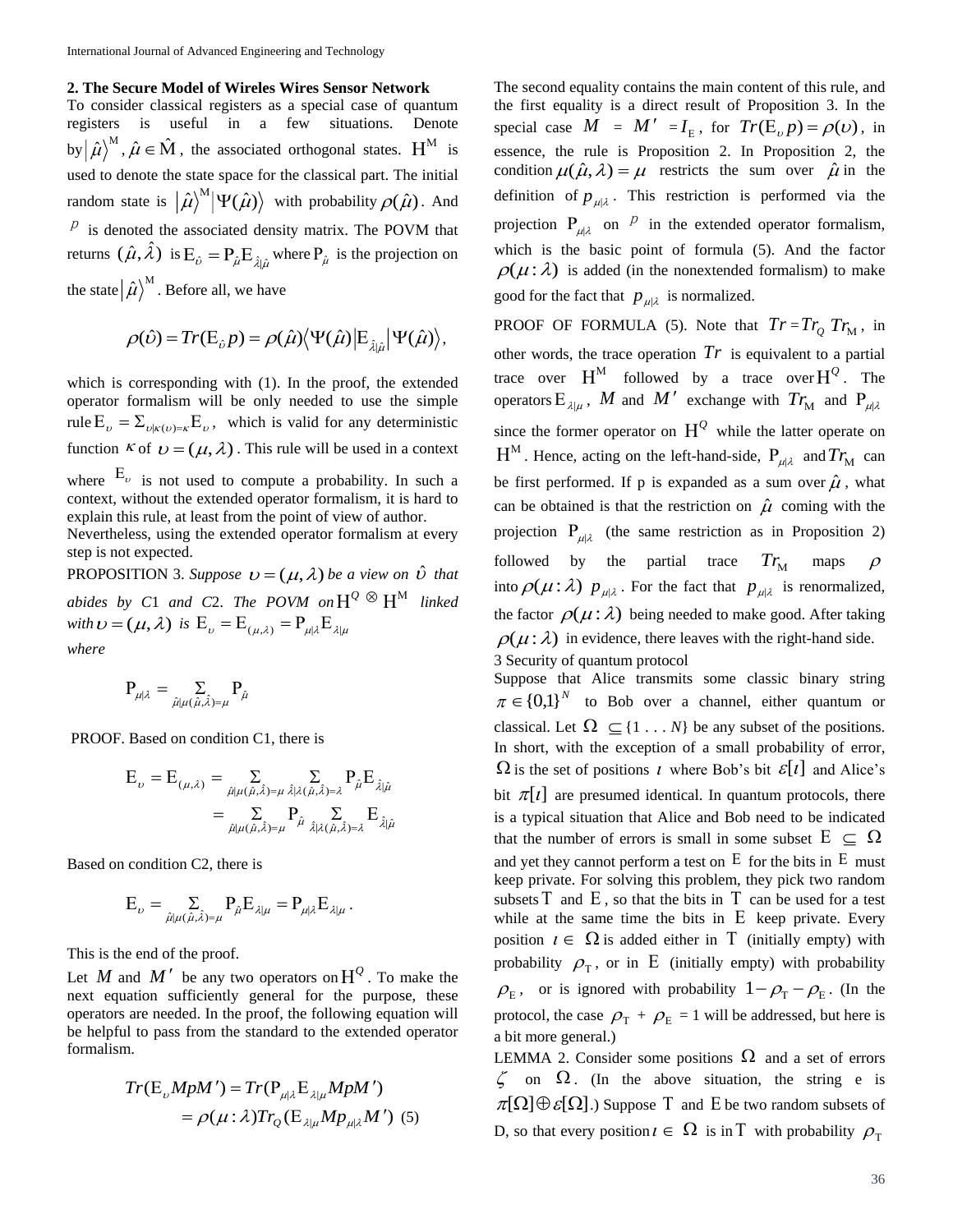or in E with probability  $\rho$ <sub>E</sub> or discarded with probability  $1 - \rho_{\rm T} - \rho_{\rm E}$ . For  $X \in \{T, E\}$ , let  $\eta_{\rm X}$  be the size of X and  $\mathcal{S}_X$  be the number of errors in X (the weight of  $\zeta[X]$ ). Using  $P_{\text{T}}$  to denote the event that  $\theta_{\text{T}} < j \rho_{\text{T}} \eta_{\Omega}$  where is some fixed parameter that stands for the tolerated error rate. Using  $P_{\rm E}$  to denote the event that  $\mathcal{G}_{\rm E} < (j+b)\rho_{\rm T}\eta_{\rm O}$  where b > 0 is any positive real number. There is

 $P_{\rm T} \Rightarrow_{\rm u} (b, \eta_{\Omega}) P_{\rm E}$  (6) where

$$
u(b,\eta_{\Omega}) = \exp\left(\frac{-b^2 \min\{\rho_{\rm T}^2, \rho_{\rm E}^2\}}{2s + b} \eta_{\Omega} + \frac{2b^2 \rho_{\rm E}^2}{(2j + b)^2}\right)
$$

The term  $2b^2 \rho_E^2/(2j+b)^2$  is seprated from  $\eta_\Omega$ .

When  $\eta_{\Omega}$  is large, it can be ignored. As for the above situation, the fact that  $E$  and  $T$  are not distinguishable until after the transmission is only used in the the lemma. Apart from E and T, an upper bound  $u(b, \eta_{\Omega})$  on  $Pr(P_{T} \wedge P_{E})$ is provided for every variable fixed. And it still holds if averaging over the other variables. Excluding the situation that not averaging over  $\eta_{\Omega}$ , for the upper bound  $\mathfrak{u}(b, \eta_{\Omega})$  itself depends on  $\eta_{\Omega}$ . The following lemma, a variation on Chernoff's lemma, which is a standard tool to cope with large numbers (e.g., see Kearns [1989]), and is also the basic tool used to prove the fictive test lemma. LEMMA 3 (CHERNOFF). Let  $X_1 \ldots X_n$  be *n* independent

*Bernoulli variables and*  $Z = \sum_{i=1}^{n} X_i$ *n*  $\int_{i=1}^{a} \lambda_i$  respectively. If  $Pr(X_i = 1) = \rho$  for  $1 \le i \le n$ , then for all  $0 \le \Delta \rho \le 1$ , *there is*

$$
Pr(Z \ge n(\rho + \Delta \rho)) \le \exp(-2n(\Delta \rho)^2), \tag{7}
$$

$$
Pr(Z \le n(\rho - \Delta \rho)) \le \exp(-2n(\Delta \rho)^{2}).
$$
 (8)

The following is the basic idea of the proof.  $\mathcal{G}_{\Omega}$ , the number of errors in  $\Omega$ , is either (1) larger or equal to  $\left[ (j + b/2) \eta_{\Omega} \right]$  or (2) smaller or equal to  $\left[ (j + b/2) \eta_{\Omega} \right]$ . The probability of  $P_{\text{T}}$  and the probability of  $P_{\text{E}}$  respectively in the first case and in the second case is small. In other words, the probability of  $P_{\text{T}} \wedge P_{\text{E}}$  is small in both cases.

First, there comes the case where  $\mathcal{G}_{\Omega} \geq \left[ \left( j + b/2 \right) \eta_{\Omega} \right]$ . Only if  $\mathcal{G}_{T}$  which is the number of errors in T is strictly smaller than  $j\rho_{\rm T}\eta_{\rm Q}$  will the condition  $P_{\rm T}$  hold. The above the probability of  $\mathcal{G}_{T} \leq j \rho_{T} \eta_{\Omega}$  will be a constraint. Every  $l \in$  $\Omega$ , especially every position *t* with  $\zeta[t] \neq 0$ , belongs to T

with probability  $\rho_{\rm T}$ , which is to say, each of the  $\mathcal{S}_{\Omega}$   $\geq$  $(j+b/2)\eta_{\Omega}$  errors is put in *T* with probability  $\rho_{\text{T}}$ . A conservative assumption can be made that  $\theta_{\Omega}$  $=\left[\left(j+b/2\right)\eta_{\Omega}\right]$ , since the probability will only be decreased by a larger value for  $\mathcal{G}_{\Omega}$ . Suppose  $Z = \mathcal{G}_{\Gamma}$  be the number of errors in *T*. By using inequality (8), an upper bound on  $Pr(\mathcal{G}_T \leq j \rho_T \eta_{\Omega})$  can be obtained. Substitute  $\eta$  by  $\mathcal{G}_{\Omega}$  and  $\rho$  by  $\rho_{\text{T}}$  in (8), a value for  $\Delta \rho$  will be found. Hence, there is

 $j\rho_{\rm T} \eta_{\Omega} \leq \vartheta_{\Omega} (\rho_{\rm T} - \Delta \rho)$ , (9) And in this way,  $\theta_{\rm T} \leq j \rho_{\rm T} \eta_{\Omega}$  implies  $\theta_{\rm T} \leq$  $\mathcal{G}_{\Omega}(\rho_{\rm T} - \Delta \rho)$ . Besides,  $\Pr(\mathcal{G}_{\Gamma} \leq j \rho_{\rm T} \eta_{\Omega})$  can be restrained by (8). If  $(j+b/2)\eta_{\Omega} = j\rho_{\text{T}}\eta_{\Omega}/(\rho_{\text{T}} - \Delta \rho)$ , (9) can be obtained for  $(j+b/2)\eta_{\Omega}$   $\leq$  $\mathcal{B}_{\Omega} \cdot \Delta \rho = b \rho_{\text{T}} / (2j + b)$  is the solution for  $\Delta \rho$ . These values applied with Chernoff's lemma can lead to that  $\rho_{\text{T}}$  is smaller than  $j\rho_{\rm T} \eta_{\Omega}$  (and thus smaller than  $\mathcal{G}_{\Omega}(\rho_{\rm T} - \Delta \rho)$ ) with a probability smaller or equal to

$$
\exp\!\!\left(\frac{-2b^2\rho_{\rm E}^2}{\left(2j+b\right)^2}\,g_{\Omega}\right)
$$

Now, using the fact  $(j + b/2)\eta_{\Omega} \leq \theta_{\Omega}$  can get

$$
\Pr(\mathbf{P}_{\mathrm{T}}) \leq u_{\mathrm{T}}(b, \eta_{\Omega}) \stackrel{\mathrm{def}}{=} \exp\left(\frac{-b^2 \rho_{\mathrm{E}}^2}{2j + b} \eta_{\Omega}\right)
$$

The second case  $\theta_{\Omega} \leq \left[ \left( j + b / 2 \right) \eta_{\Omega} \right]$  is similar to the first case. The difference is that inequality (7) is used instead of inequality (8) and  $\rho = \rho_E$  is used instead of  $\rho = \rho_T$ . When  $\mathcal{G}_E$  which is the number of errors in *E* is larger than  $(j+b)\rho_{\rm E}\eta_{\Omega}$ , the event  $P_{\rm E}$  occurs. Even if  $\mathcal{G}_{\Omega}$  which is the total number of errors in *D* is smaller than  $\lfloor (j + b/2)\eta_{\Omega} \rfloor$ ,

 $\theta_{\Omega} = \lfloor (j + b/2) \eta_{\Omega} \rfloor$ can be assumed. Now,  $\Delta \rho$  is found, so that  $\mathcal{G}_{\Omega}(\rho_{E} + \Delta \rho) \leq (j+b)\rho_{E}\eta_{\Omega}$  can be obtained. Since  $\theta_{\Omega} \leq (j+b/2)\eta_{\Omega}$ , if  $(j+b/2)\eta_{\Omega} =$  $(j+b)\rho_{\rm E}\eta_\Omega/(\rho_{\rm E}+\Delta\rho)$ , the seeked inequality can be got. This equation has the solution  $\Delta \rho = b \rho_{\rm E} / (2j + b)$  like in the first case. By using (7),  $\mathcal{G}_{T}$  which can be got is larger than  $(j+b)\rho_{\rm T}\eta_{\rm \Omega}$  (and thus larger than  $\mathcal{G}_{\rm \Omega}(\rho_{\rm E}+\Delta\rho)$  ) with a probability smaller or equal to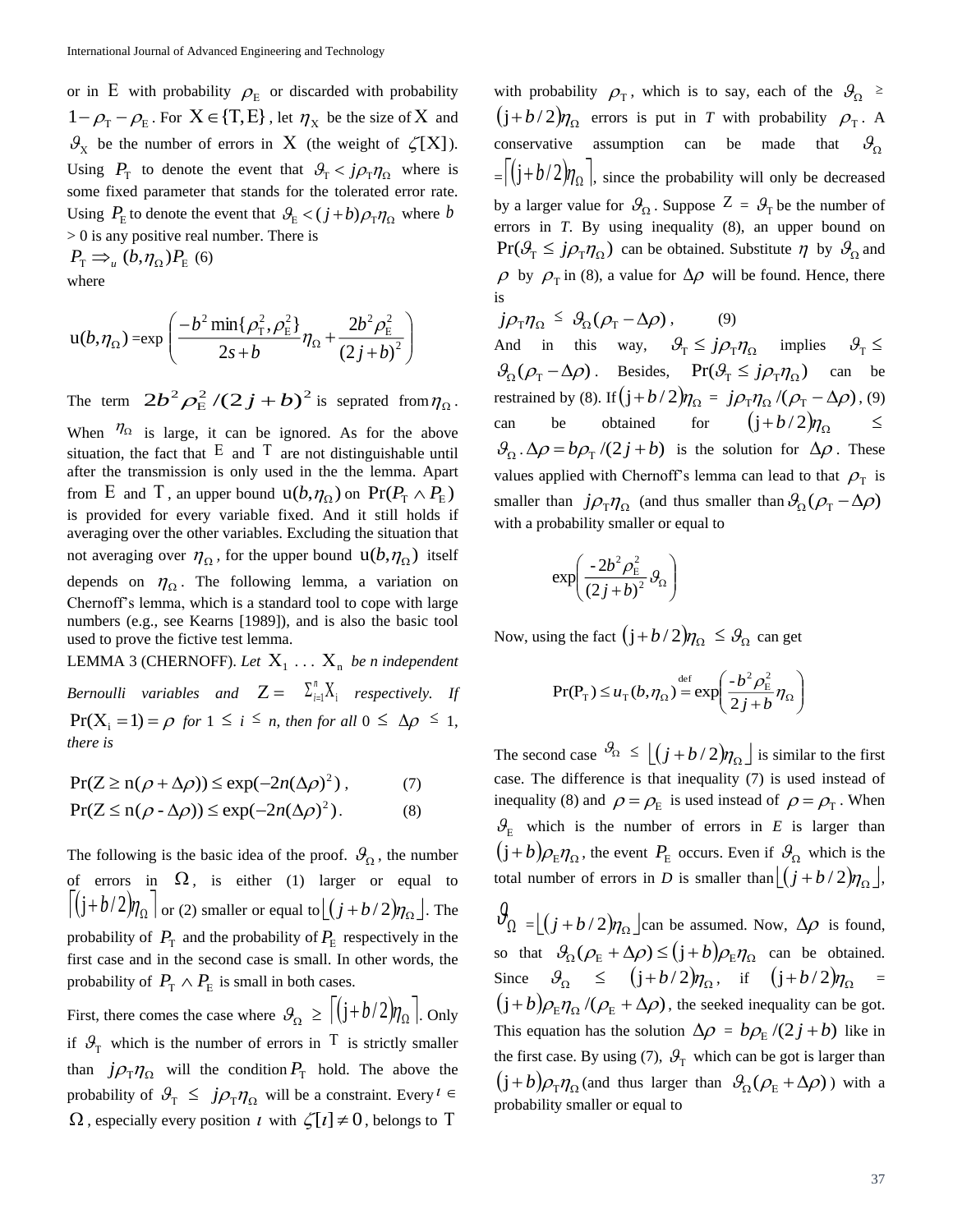$$
\exp\left(\frac{-2b^2\rho_{\rm E}^2}{(2j+b)^2}g_{\Omega}\right)
$$

Here, unlike the first case,  $(j+b/2)\eta_{\Omega} = \eta_{\Omega}$  doesn't exist.  $(j + b/2)\eta_{\Omega}$  -1  $\leq \eta_{\Omega}$  is the only inequality existing. Do as in the first case, apart from an additional positive term 2 2 - 2 *b*

2  $(2 j + b)$ *j b*  $^+$  $\frac{\rho_{\rm E}}{\rho_{\rm E}}$  in the exponent. Thus, there is

$$
\Pr(\overline{P_{\rm E}}) \le u_{\rm E}(b, \eta_{\Omega}) \stackrel{\text{def}}{=} \exp\left(\frac{-b^2 \rho_{\rm E}^2}{2j + b} \eta_{\Omega} + \frac{2b^2 \rho_{\rm E}^2}{(2j + b)^2}\right)
$$

Then,

 $Pr(P_T \wedge P_E) \leq u(b, \eta_{\Omega}) = \max\{u_T(b, \eta_{\Omega}), u_E(b, \eta_{\Omega})\}$ This is the end of the proof.

# **4. Designing of Communication Protocol 4.1 The BB84 Protocol**

On the well known protocol proposed by Bennett and Brassard [1984] (see also Bennett *et al*. [1992]), the protocol analyzed is a variation.

*Step* 1. *Alice*'*s Preparation*. Bob was sent *N* two dimensional quantum systems from Alice to prepare individually in one of the four states in BB84 picked at accident. For concreteness, the BB84 states denoted by  $\Psi(0,+),\Psi(1,+),\Psi(0,x)$  and  $\Psi(1,x)$  are equivalent to photons polarized at 0, 90, 45, and -45 degrees respectively. Of course, if Alice uses any other realization of the BB84 states, the proof remains the same. The state of the photons prepared by Alice is  $\Psi(\pi,\alpha) = \Psi(\pi[1],\alpha[1]) \otimes \cdots \otimes \Psi(\pi[N],\alpha[N]).$ *def* The state  $|\Psi(a, e)\rangle$  is a state for the photons in *E* that encodes the bits  $a[t]$  in the bases  $e[t]$  for each  $t \in E$ , for any string of bits  $a \in \{0,1\}^E$  and string of bases

 $e \in \{+, \times\}^{\mathbb{E}}$  (see Appendix M).

*Step* 2. *Bob*'*s Measurement*. Bob uses either the rectilinear basis {  $\{\Psi(0,+) , \Psi(1,+) \}$ or the diagonal basis  $\{\Psi(0,x),\Psi(1,x)\}\$  chosen at random to measure each photon. If both the conditions that Bob detects a photon at position  $\ell$  and the associated outcome as  $\bot$  are met, then  $\ell$  is said to be a detected position. The following notations are adopted:

> $-\alpha \in \{+, \times\}^N$ : Alice's string of bases.  $-\pi \in \{0,1\}^N$  : Alice's string of bits.  $-\beta \in \{+, \times\}^N$ : Bob's string of bases.

 $-D$ : the set of detected positions, that is, the set of positions t with  $\mathcal{E}[t] \neq \perp$ .

 $-\varepsilon \in \{0,1,\perp\}^N$ : Bob's string of outcomes.

*Step 3. Choosing the Tested Bits.* A subset of positions  $\delta \subseteq$  $\{1 \dots N\}$  is picked at random by Bob: every position  $\iota$  is put in the set  $\delta$  (initially empty) with probability  $\rho_{\rm T}$ .

*Some notations*. The set of positions <sup>*l*</sup> where  $\alpha[t] = \beta[t]$  is denoted by  $A \subset D$ . Generally, for every  $i \in A$ , there is  $\pi[i] = \varepsilon[i]$  except for errors in the transmission. We denote by =  $T = \delta \cap A = {i \in \delta | \alpha[i] = \beta[i]}$  the set of tested positions.

*Step* 4. *Counting the Errors*.  $\delta$  and  $\beta$  are announced by Bob;  $\alpha$  and  $\pi[\delta]$  are announced by Alice; and  $\mathcal{E}[\delta]$  is announced by Bob. The value  $\mathcal{G}_{T} = \mathcal{G}_{T}(\pi, \varepsilon)$  and the Hamming distance between  $\pi$  and  $\varepsilon$  on T are noted by Alice and Bob.

*Remark*. In validation constraints, the value  $\mathcal{G}_{\tau}$  will be used for error-correction.

 $\frac{35q}{12}$ ,  $\frac{3}{2}$ ,  $\frac{3}{2}$ ,  $\frac{3}{2}$ ,  $\frac{3}{2}$ ,  $\frac{3}{2}$ ,  $\frac{3}{2}$ ,  $\frac{3}{2}$ ,  $\frac{3}{2}$ ,  $\frac{3}{2}$ ,  $\frac{3}{2}$ ,  $\frac{3}{2}$ ,  $\frac{3}{2}$ ,  $\frac{3}{2}$ ,  $\frac{3}{2}$ ,  $\frac{3}{2}$ ,  $\frac{3}{2}$ ,  $\frac{3}{2}$ ,  $\frac{3}{2}$ ,  $\frac{3}{2}$ *Step* 5. *Error Correction*. The positions in *R* are discarded. To define the key, the set  $E = A - \delta = \{i \notin \delta \mid \alpha[i] = \beta[i]\}$  will be used. Let  $\eta_{\rm E} = \vert E \vert$ . Alice and Bob should share the string  $\pi[E]$  which is called the raw key, if no error occurred. Alice calculates and announces the *syndrome*  $\sigma = Y \bullet \pi[E]$  to Bob for error correction, in which Y is a  $\theta \times \eta_E$  parity check matrix, and ". is the binary matrix multiplication modulo 2 (see also Appendix M).  $\theta$ , the redundant bits about the raw key  $\pi[E]$ is contained in the syndrome  $\sigma$ . The value  $\theta$  relies on  $\mathcal{G}_{T}$ (see the validation constraints). By using this information, Bob corrects the errors in  $\mathcal{E}[E]$  and obtains the raw key  $\pi$ [E]. In the next part, more about error correction is provided.

*Step* 6. *Key Extraction*. Alice and Bob share the string  $\pi$ [E] which is called the raw key at this point. After error correction, Alice uses  $a \rightarrow \infty$  binary matrix K to define a (final) key. The value of *m* will depend on  $\mathcal{G}_{T}$ . The key  $\hat{\omega} = K \bullet \pi[E]$  is computed by Alice and Bob. At this stage, the protocol comes to an end in practice.

The key  $\hat{\omega} = K \bullet \pi[E]$ , which attracts the interest of Eve, is a function of the string  $\pi$  chosen by Alice. An interactive reconciliation procedure in which the parity check matrix Y is a function of the error positions is performed by Alice and Bob in another variation. The number of redundant bits needed in practice can certainly be reduced by such an approach where the matrix  $Y$  depends on the error positions. Nevertheless, the privacy proof is made more complicated.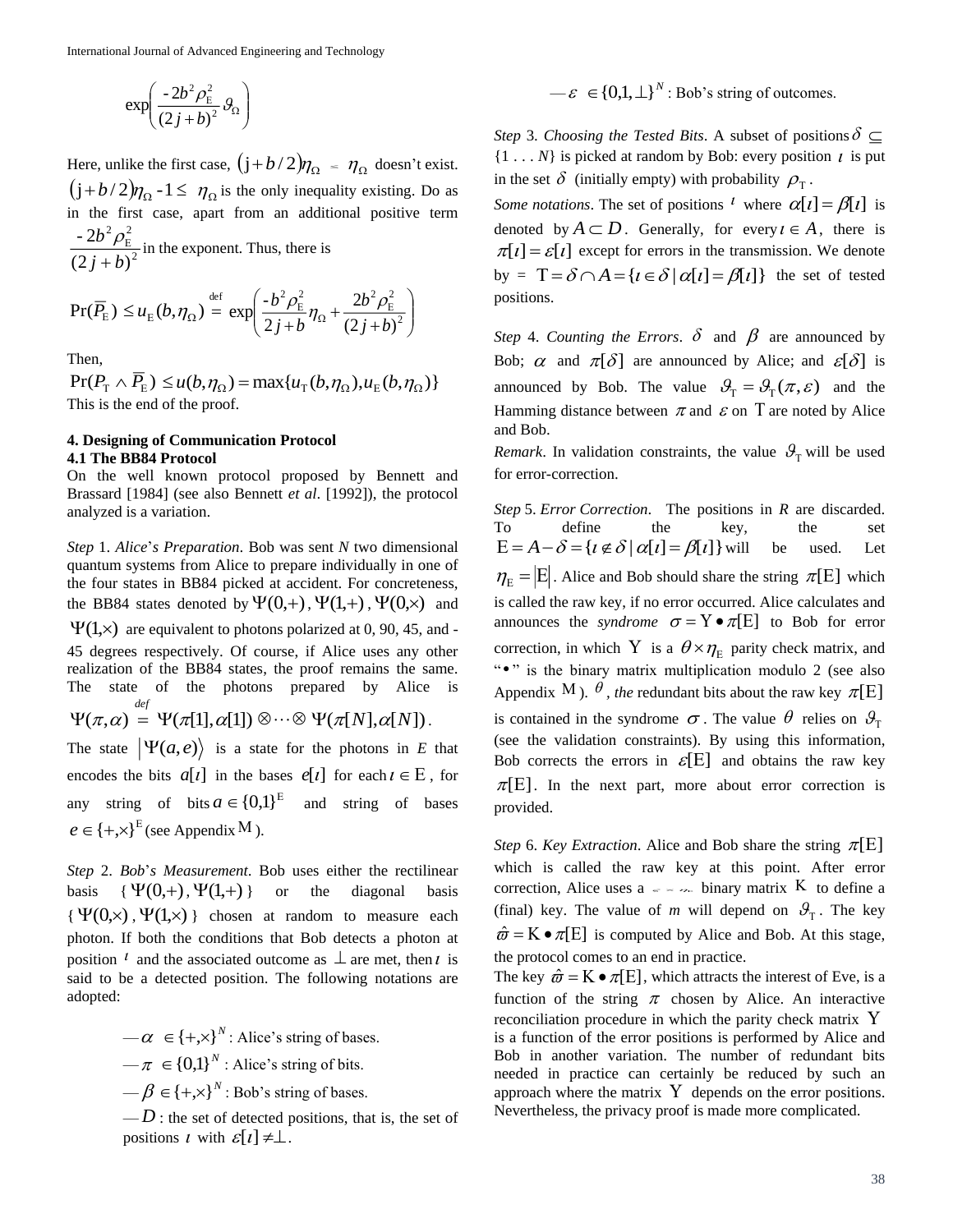### **4.2 Mutual Information**

In terms of *Mutual information* or *Shannon's entropy*, privacy is often expressed often. In one small subsection, it is impossible to do justice the concepts of mutual information and Shannon's entropy. Here listed some simple formulas. Let  $X$ ,  $\Theta$ , and  $\Lambda$  be any three random variables. Let  $\rho(\chi, \gamma) = \Pr(X = \chi \wedge \Theta = \gamma), \quad \rho(\chi) = \Pr(X = \chi),$  $\rho(\gamma) = \Pr(\Theta = \gamma), \qquad \rho(\chi | \gamma) = \Pr(X = \chi | \Theta = \gamma),$  $\rho(\chi, \gamma, \kappa) = \Pr(X = \chi \wedge \Theta = \gamma, \wedge \Lambda = \kappa)$  etc.

*Definition* 7. The mutual information between  $X$  and  $\Theta$  is given by

$$
\sum_{\chi,\gamma} \rho(\chi,\gamma) \log_2\left(\frac{\rho(\chi,\gamma)}{\rho(\chi)\rho(\gamma)}\right) = I(X;\Theta)
$$

*Definition* 8. The Shannon entropy of  $X$  is given by

$$
H(X) = I(X; X) = -\sum_{\chi} \rho(\chi) \log_2 \rho(\chi).
$$

*Definition* 9. The conditional Shannon entropy of  $X$  given  $\Theta$  is given by

$$
H(X | \Theta) = -\sum_{\chi, \gamma} \rho(\chi, \gamma) \log_2 \rho(\chi | \gamma).
$$

In the following,  $I(X; \Theta) = H(X) - H(X | \Theta)$  can be easily verified:

Note that  $I(X;\Theta)$ is the expected value of  $\log_2(\rho(\chi,\gamma)/\rho(\chi)\rho(\gamma))$  :

$$
E\left(\log_2\left(\frac{\rho(\chi,\gamma)}{\rho(\chi)\rho(\gamma)}\right)\right) = I(X;\Theta)
$$

Similarly, there is

$$
H(X) = E(-\log_2 \rho(\chi)) \qquad \text{and}
$$
  
 
$$
H(X | \Theta) = E(-\log_2 \rho(\chi | \gamma)).
$$

Thus, one obtains

$$
H(X) - H(X | \Theta) = E(-\log_2 \rho(\chi)) - E(-\log_2 \rho(\chi | \gamma))
$$
  
= E(-\log\_2 \rho(\chi) + \log\_2 \rho(\chi | \gamma))  
= E\left(\log\_2 \left(\frac{\rho(\chi, \gamma)}{\rho(\chi)\rho(\gamma)}\right)\right) = I(X; \Theta)

By symmetry one has also  $I(X; \Theta) = H(X) - H(X | \Theta)$ .

*Definition* 10. The conditional mutual information between X and  $\Theta$  given an event  $\phi$  is

$$
\sum_{\chi,\gamma,\kappa} \rho(\chi,\gamma \mid \phi) \log_2 \left( \frac{\rho(\chi,\gamma \mid \phi)}{\rho(\chi \mid \phi) \rho(\gamma \mid \phi)} \right) = I(X; \Theta \mid \phi)
$$

*Definition* 11. The conditional mutual information between  $X$ and  $\Theta$  given  $\Lambda$  is

$$
\sum_{\chi,\gamma,\kappa} \rho(\chi,\gamma \mid \kappa) \log_2 \left( \frac{\rho(\chi,\gamma \mid \kappa)}{\rho(\chi \mid \kappa) \rho(\gamma \mid \kappa)} \right) \stackrel{\text{def}}{=} I(X;\Theta \mid \Lambda)
$$

$$
= \sum_{\kappa} \rho(\kappa) I(X;\Theta \mid \Lambda = \kappa).
$$

One can verify that

$$
I(X; \Lambda) + I(X; \Theta | \Lambda) = I(X; \Theta, \Lambda)
$$
 (11)

Many other formulas of the same kind can be obtained. For instance,

 $I(X; \Theta | \Lambda) + I(X; \Lambda) + I(\Theta; \Lambda) - I(X; \Theta; \Lambda) = I(X; \Theta).$ For

$$
\frac{\rho(\chi,\gamma \mid \kappa)}{\rho(\chi \mid \kappa)\rho(\gamma \mid \kappa)} \times \frac{\rho(\chi,\kappa)}{\rho(\chi)\rho(\kappa)} \times \frac{\rho(\gamma,\kappa)}{\rho(\gamma)\rho(\kappa)} \times \frac{\rho(\chi,\gamma)\rho(\kappa)}{\rho(\chi,\gamma,\kappa)} = \frac{\rho(\chi,\gamma)}{\rho(\chi)\rho(\gamma)}.
$$

**5. Security Analysis of Quantum Communication Protocol** Originally, the basic mechanisms of Section 3 are applied to the modified protocol in this section. Then, basic formula that will be useful later in the proof will be provided. Assume that  $H<sup>A</sup>$  is Alice's original system. By and large, Eve–Bob is free to use an extra system  $H^B = H^E$  when s/he receives control over  $H^A$ . Without loss of generality, the extra system  $H^B =$  $H<sup>E</sup>$  is not needed. For that the POVM formalism has already been used to describe Eve– Bob's measurement. Besides, in the POVM formalism, this extra system is implicit.

 $\hat{\lambda} = (D, \varepsilon, o)$  is the overall measurement outcome. There is  $\hat{c} = (\tilde{b}, a, R, g, \hat{K})$  $\hat{c} = (\tilde{b}, a, R, g, \hat{K})$ , in which  $\hat{K}$  stands for the random bits that will be used to generate  $K$  (and possibly  $F$  if a random error-correcting code is used). The string  $\beta$  is a function of  $\delta$  and  $\tilde{\beta}$ .  $\hat{\mu} = (\tilde{\beta}, \alpha, \delta, E, \pi[E], K, Y, \sigma)$  is the string of classical announcements received by Eve–Bob.  $\lambda = \hat{\lambda} = (D, \varepsilon, o)$  is Eve–Bob's quantum outcome, in which  $\epsilon$  represents the outcome of the measurement performed by Eve–Bob on  $H^A$  to pass the test, and  $O$  is the measurement performed by Eve–Bob on the residual system after the first measurement.  $\mathbf{v} = (\mu, \lambda)$  is Eve–Bob's view. It's obivious that *v* abides by conditions C1 and C2. Without loss of generality, consider conservatively that the operator

 $E_{\lambda|\mu}$  on  $H^A$  has rank one that is,  $E_{\lambda|\mu} = |G_{\mu,\lambda}\rangle \langle G_{\mu,\lambda}|$  for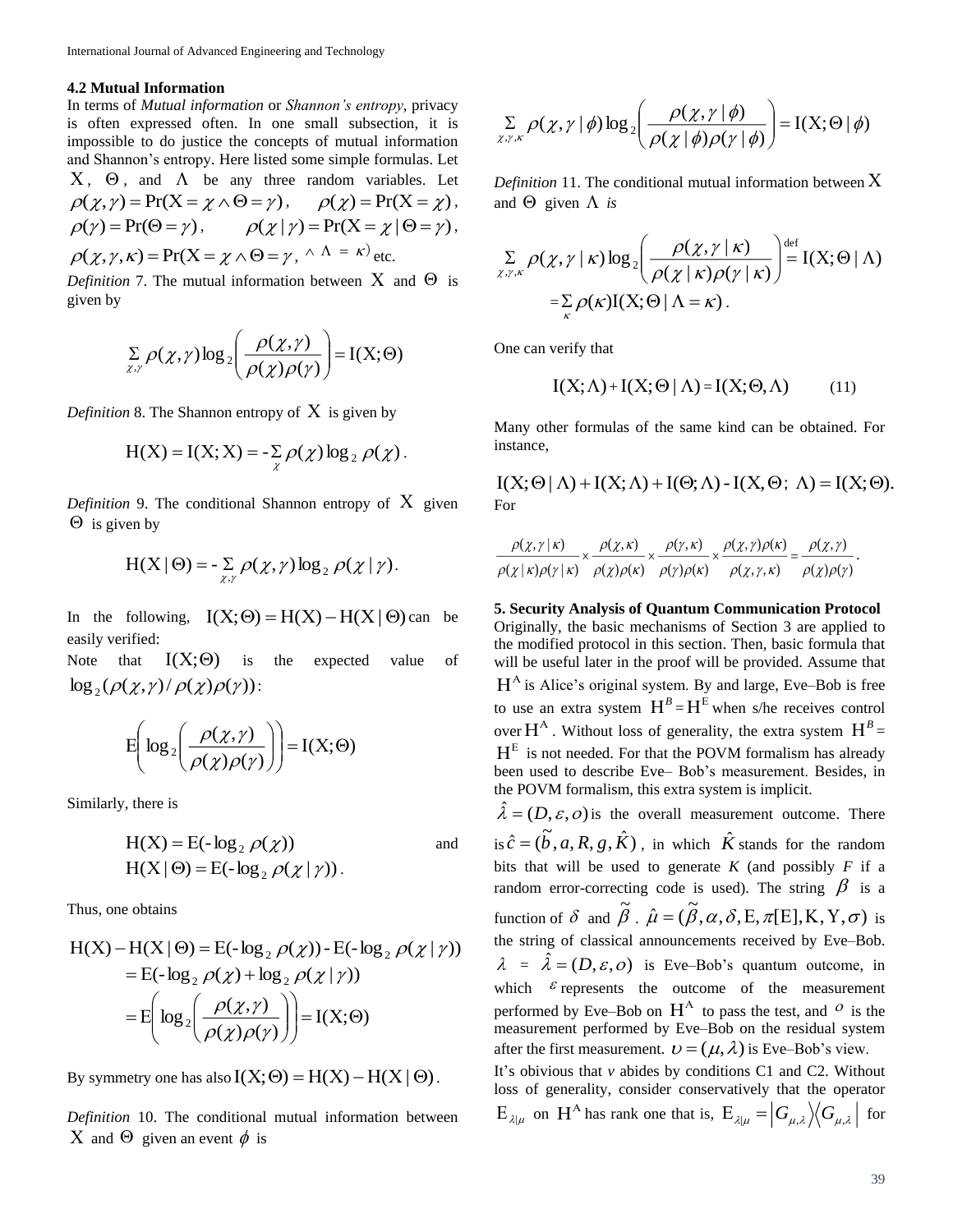some nonnormalized state  $|G_{\mu,\lambda}\rangle$ . The initial random state is  $\hat{\mu}$ <sup>M</sup>  $|\Psi(\pi,\alpha)\rangle$  with probability  $\rho(\hat{\mu})$  (which probability will not need to compute). Denote by  $\rho$  the corresponding density matrix. There is  $E_{\nu} = P_{\mu | \lambda} E_{\lambda | \mu}$ . Denote by the trace over .

The first basic formula is for  $\rho(\nu)$ . According to Proposition 2, there is

$$
\rho(\nu) = \rho(\mu : \lambda) \ Tr_{A} \left( \begin{matrix} E_{\lambda|\mu} & p_{\mu|\lambda} \end{matrix} \right). \tag{14}
$$

Calculate  $p_{\mu\lambda}$  as explained in Section 3 (see remark after Proposition 2). When  $|\Psi(\hat{\mu})\rangle$  is prepared uniformly at random and the states with  $\mu_{\lambda} = \mu$  is only kept, the density matrix  $\epsilon_{\text{max}}$  is obtained. Recall that  $\mu_{\lambda} = \mu(\hat{\mu}, \lambda)$  $= \mu(\hat{\mu}, \lambda)$ . Consider  $\hat{\mu}$  as the outcome of a random experiment, on which the random variable  $\mu_{\lambda}$  (with parameter  $\lambda$ ) is defined. In the protocol, there is  $\Psi(\hat{\mu}) = \Psi(\pi,\alpha)$ . Besides, for given  $\mu$ and  $\lambda$ , that the constraint  $\mu_{\lambda} = \mu = (\tilde{\beta}, \alpha, \delta \dots \sigma)$  on  $(\pi,\alpha)$  corresponds to the three constraints  $\mathbf{a} = \alpha$ ,  $\pi[E] = \pi[E]$  and  $Y \bullet \pi[E] = s$  can be checkd, in which  $E = \{1, 1, \ldots, N\}$  – E. Note that, the set E and the matrix Y are uniquely determined for given  $\mu$  and  $\lambda$ , so that  $E$  and Y can be interpreted as in the above constraints. Let

$$
\mathbf{M}_{\sigma} = \{a \in \{0,1\}^{E} \mid \mathbf{Y} \bullet \alpha = \sigma\}
$$

There is that  $p_{\mu|\lambda}$  is the product  $\Psi_{\overline{E}} \rangle \langle \Psi_{\overline{E}} | \otimes \widetilde{p}_{\sigma}$ , in which

$$
\left|\Psi_{\overline{\mathrm{E}}}\right\rangle=\left|\Psi(\pi[\overline{\mathrm{E}}],\alpha[\overline{\mathrm{E}}])\right\rangle\ (15)
$$

is the pure state for the photons in  $\overline{E} = \{1, 1, ..., N\}$  –  $\overline{E}$ . And  $\widetilde{p}_{\sigma}$  are equivalent to a uniform distribution over the states

$$
\left|\Psi(a,\alpha[\overline{E}])\right\rangle \text{ with } a \in M_{\sigma}.
$$
  

$$
\widetilde{p}_{\sigma} = \left|M_{\sigma}\right|^{-1} \sum_{a \in C_{\sigma}} \left|\Psi(a,\alpha[\overline{E}])\right\rangle \left\langle \Psi(a,\alpha[\overline{E}])\right| (16)
$$

The state

$$
\widetilde{G}_{\mu,\lambda} = \underbrace{\left\langle \Psi_{\overline{\mathbf{E}}} \right|}_{\text{On } \overline{\mathbf{E}}} \underbrace{G_{\mu,\lambda}}_{\text{On } \{1,\dots,N\}} \quad (17)
$$

naturally appears in the computation of  $\rho(\nu)$  for  $p_{\mu|\lambda}$  is

equivalent to the pure state  $\Psi_{\overline{E}}$  on E. Recall  $E_{\lambda|\mu} = |G_{\mu,\lambda}\rangle \langle G_{\mu,\lambda}|$ . The component in E of  $G_{\mu,\lambda}$  is used in the inner product with  $\Psi_{\overline{E}}$ , so that  $G_{\mu,\lambda}$  $\tilde{G}_{n,i}$  is the residual state for the photons in  $E$  (see Section 3.3). There is

$$
Tr_{A} (E_{\lambda|\mu} \rho_{\mu|\lambda}) = \left\langle G_{\mu,\lambda} \middle| p_{\mu|\lambda} \middle| G_{\mu,\lambda} \right\rangle
$$
  
= 
$$
\underbrace{\left\langle \widetilde{G}_{\mu,\lambda} \middle| \widetilde{p}_{\sigma} \middle| \widetilde{G}_{\mu,\lambda} \right\rangle}_{\text{On}\overline{E}} (18)
$$

By using (14) and (18), there is

$$
\rho(\nu) = \rho(\mu : \lambda) \left\langle \widetilde{G}_{\mu,\lambda} \left| \widetilde{p}_{\sigma} \right| \widetilde{G}_{\mu,\lambda} \right\rangle (19)
$$

Now prove the generalization of (18). Assume M and M' be any two operators on the state space. The generalization of (18) is

$$
Tr_{A} (E_{\lambda|\mu} P_{\mu|\lambda} M') = \langle \widetilde{G}_{\mu,\lambda} | M \widetilde{p}_{\sigma} M' | \widetilde{G}_{\mu,\lambda} \rangle. \tag{20}
$$

Recall that  $p_{\mu | \lambda}$  is equavilent to the pure state  $\Psi_{\overline{E}}$  on E (and to  $\widetilde{p}_{\sigma}$  on E) and  $E_{\lambda|\mu} = |G_{\mu,\lambda}\rangle \langle G_{\mu,\lambda}|$ . Likewise, M and  $M'$  are only defined on  $E$  by hypothesis. Hence, the residual state  $G_{\mu,\lambda}$  $\tilde{G}_{n,i}$  on E will be returned by the inner product between  $\Psi_{\overline{E}}$  and  $G_{\mu,\lambda}$  as in (19). Therefore, (20) is obtained.

By using the same technique, it is easy to calculate  $\rho(\varpi,\nu)$ . That *k* is added to the view is the only difference. It is as if the new syndrome was ( $\sigma$ , $\bar{\omega}$ ) rather than *s* only. There is

$$
\rho(\varpi,\nu) = \rho(\mu,\varpi:\lambda) \left\langle \widetilde{G}_{\mu,\lambda} \left| \widetilde{p}_{\sigma,\varpi} \right| \widetilde{G}_{\mu,\lambda} \right\rangle. \tag{21}
$$

 $\tilde{p}_{\sigma}$  is used to define the normalized density matrix  $\tilde{p}_{\sigma,\varpi}$  via (16). Except that

$$
\mathbf{M}_{\sigma,\varpi} = \{a \in \{0,1\}^E \mid \mathbf{T} \bullet \alpha = \sigma \wedge \mathbf{K} \bullet a = \sigma\}
$$

is used instead of  $M_{\sigma}$ .  $\rho(\mu, \varpi : \lambda)$  in (21) is the probability that  $(\mu, \varpi)_{\lambda} = (\mu, \varpi)$ , in which  $(\mu, \varpi)_{\lambda}$  is a function of  $\hat{\mu}$ .  $\hat{\mu}$  is defined in the protocol when  $\lambda = (D, \varepsilon, O)$  is fixed, in the light of Section 3 (see remark after Proposition 2). Seeing from the point of view that  $(\mu, \varpi)$ <sub> $\lambda$ </sub> is a random variable defined on  $\hat{\mu}$ . For a given  $\lambda$ , the value of this random variable can be gotten by first obtaining  $\mu = \mu(\hat{\mu}, \lambda)$  and then  $\varpi$  using  $\varpi = K \cdot \pi[E]$ , By

.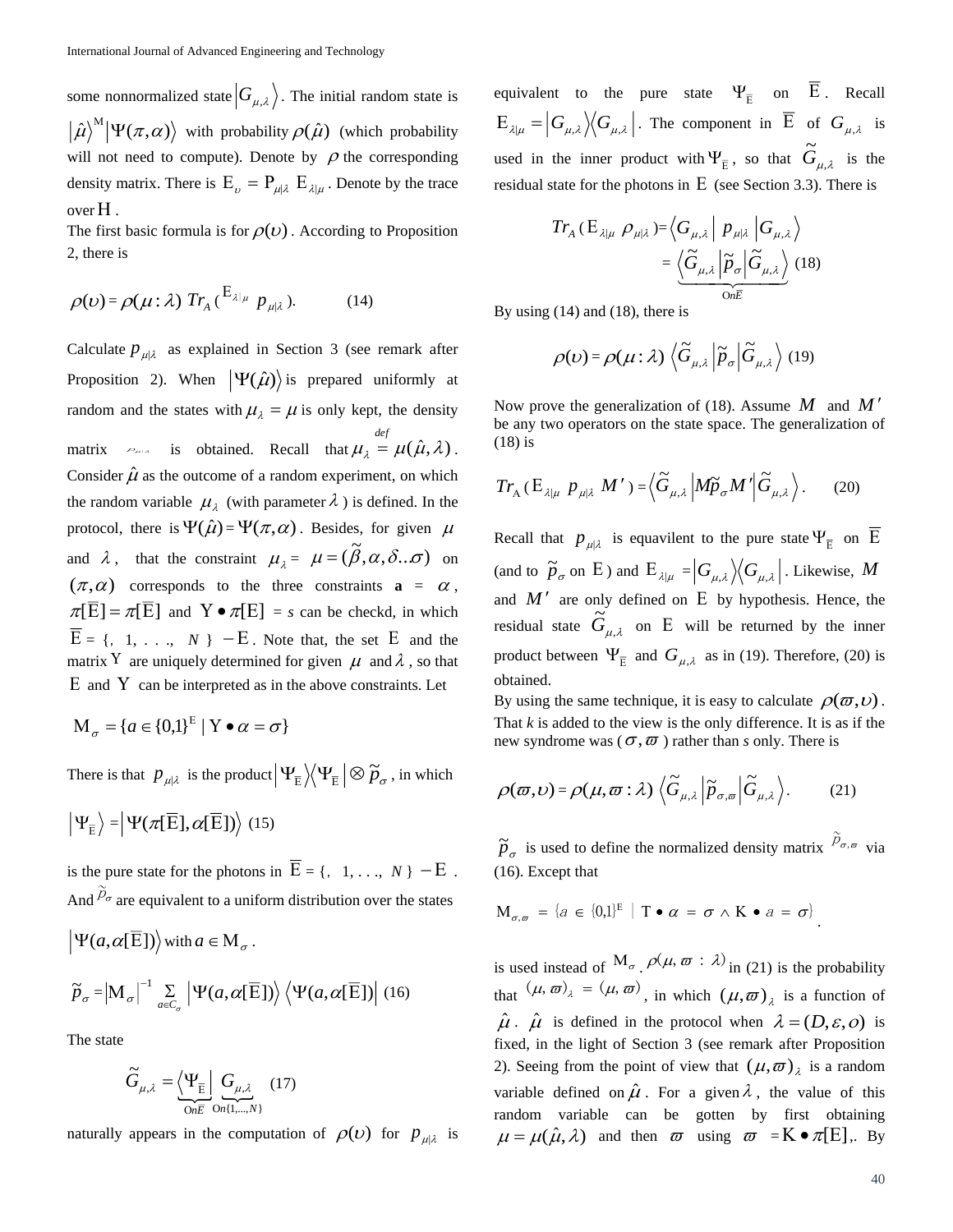definition,  $\rho(\mu : \lambda)$  is the probability of obtaining  $\mu$  in this computation.  $2^{-\varsigma}$  is the probability of every  $\varpi$ independently of the view  $\mathcal{U} = (\mu, \lambda)$ . Thus, there is

$$
\rho(\mu,\varpi:\lambda) = 2^{-\varsigma} \rho(\mu:\lambda) \quad (22)
$$

### **6. Conclusion**

Here, we made these experiments in order to verify its security from the environment, the privacy protection and the appcation of the quantum protocol and we find it is safe for us to use it. And we discuss the problem of designing and modifying the protocol. At this time, we do some analysis to prove the improved and the security of the protocol. Although the analysis is successful, but it is not so prefect like the analysis, it has not been made real experiment for the modified protocol, it need to be tested in actual work. In further research, we will do more works and try our best to modidy the protocol and do better security in the protocol.

### **7. Acknowledgments**

This research was supported by the National Natural Science Foundation of China (No. 71471102), and Yichang University Applied Basic Research Project in China (Grant No. A17-302 a13).

### **8. References**

- 1. Wallenius J, Dyer JS, Fishburn PC, Steuer RE, Zionts S, Deb K, *et al*. Multiple criteria decision making, multiattribute utility theory: recent accomplishments and what lies ahead [J], Management Science, 2008; 54(7):1336-1349.
- 2. Fan J, Hu YD, Luan TH, Dong MX. DisLoc: A Convex Partitioning Based Approach for Distributed 3-D Localization in Wireless Sensor Networks [J], Ieee Sensors Journal, 2017; 17(24):8412-8423.
- 3. Sasaki S, Miyaji Y, Uehara H. Energy Budget Formulation in Progress-Based Nearest Forwarding Routing Policy for Energy-Efficient Wireless Sensor Networks [J], Ieice Transactions on Information and systems, E100D 2017; (12):2808-2817.
- 4. Rajeswari K, Bhagyaveni MA. MAP Based V-BLAST Transmission to Improve Network Lifetime in Virtual MIMO Based Wireless Sensor Networks [J], National academy science letters-India. 2017; 40(6):409-414.
- 5. Omairi A, Ismail ZH, Danapalasingam KA, Ibrahim M. Power Harvesting in Wireless Sensor Networks and Its Adaptation With Maximum Power Point Tracking: Current Technology and Future Directions [J], Ieee Internet of things journal. 2017; 4(6):2104-2115.
- 6. Yu S, Zhang BX, Yao Z, Li C. R3: A Lightweight Reactive Ring based Routing Protocol for Wireless Sensor Networks with Mobile Sinks [J], KSII Transactions on internet and information systems. 2016; 10(12):5442-5463.
- 7. Mehmood A, Lloret J, Sendra S. A secure and low-energy zone-based wireless sensor networks routing protocol for pollution monitoring [J], wireless communications & mobile computing. 2016; 16(17):2869-2883.
- 8. Mou JP, Wang J. Reference State Tracking in Distributed Leader-Following Wireless Sensor Networks with Limited Errors [J], journal of communications and networks. 2015; 17(6):602-608.
- 9. Kim MK. Two-Stage Model for Security Network-Constrained Market Auction in Pool-Based Electricity Market [J], journal of electrical engineering & technology. 2017; 12(6):2196-2207.
- 10. Shin S, Wang HP, Gu GF. A First Step Toward Network Security Virtualization: From Concept To Prototype [J], ieee transactions on information forensics and security. 2015; 10(10):2236-2249.
- 11. Sun XL, Djordjevic IB, Neifeld MA. Secret Key Rates and Optimization of BB84 and Decoy State Protocols Over Time-Varying Free-Space Optical Channels [J], ieee photonics journal, 2016; 8(3).
- 12. Xiang Y, Al-Dubi A, Liu L, Chu XW. Frontier technologies of trust computing and network security [J], concurrency and computation-practice & experience. 2015; 27(12):2907-2909.
- 13. Kohira S, Mitsuhashi K, Yahiro S, Ikeda S. Solution for Virtualization to Ensure Optimal Network Security Environment [J], fujitsu scientific & technical journal. 2016; 52(2):35-40.
- 14. Wang X, Shi WQ, Xiang Y, Li J. Efficient Network Security Policy Enforcement With Policy Space Analysis [J], ieee-acm transactions on networking. 2016; 24(5):2958-2970.
- 15. Pearce C, Zeadally S. Ancillary Impacts of Multipath TCP on Current and Future Network Security [J], ieee internet computing. 2015; 19(5):58-65.
- 16. Wang B, Xu J, Song HB. Research on the improved algorithm for image quantum encryption in multimedia networks [J], computers & electrical engineering, 2017; 62:414-428.
- 17. Shi RH. Verifiable Quantum Encryption and its Practical Applications [J], international journal of theoretical physics. 2017; 56(4):1208-1217.
- 18. Wang YQ, She K, Huang RF, Ouyang Z. Optimal Symmetric Ternary Quantum Encryption Schemes [J], international journal of theoretical physics. 2016; 55(11):4709-4722.
- 19. Anonymous. Ottawa displays high-dimensional quantum encryption [J], photonics spectra. 2017; 51(11):20-20.
- 20. Anonymous. Optical signals measured from space could enable quantum encryption network [J], photonics spectra. 2017; 51(10):33-33.
- 21. Smith E. quantum leap quantum encryption [j], journal of the institute of telecommunications professionals. 2016; 10:15-20.
- 22. Shenoy HA, Aravinda S, Srikanth R, Home D. Can the use of the Leggett-Garg inequality enhance security of the